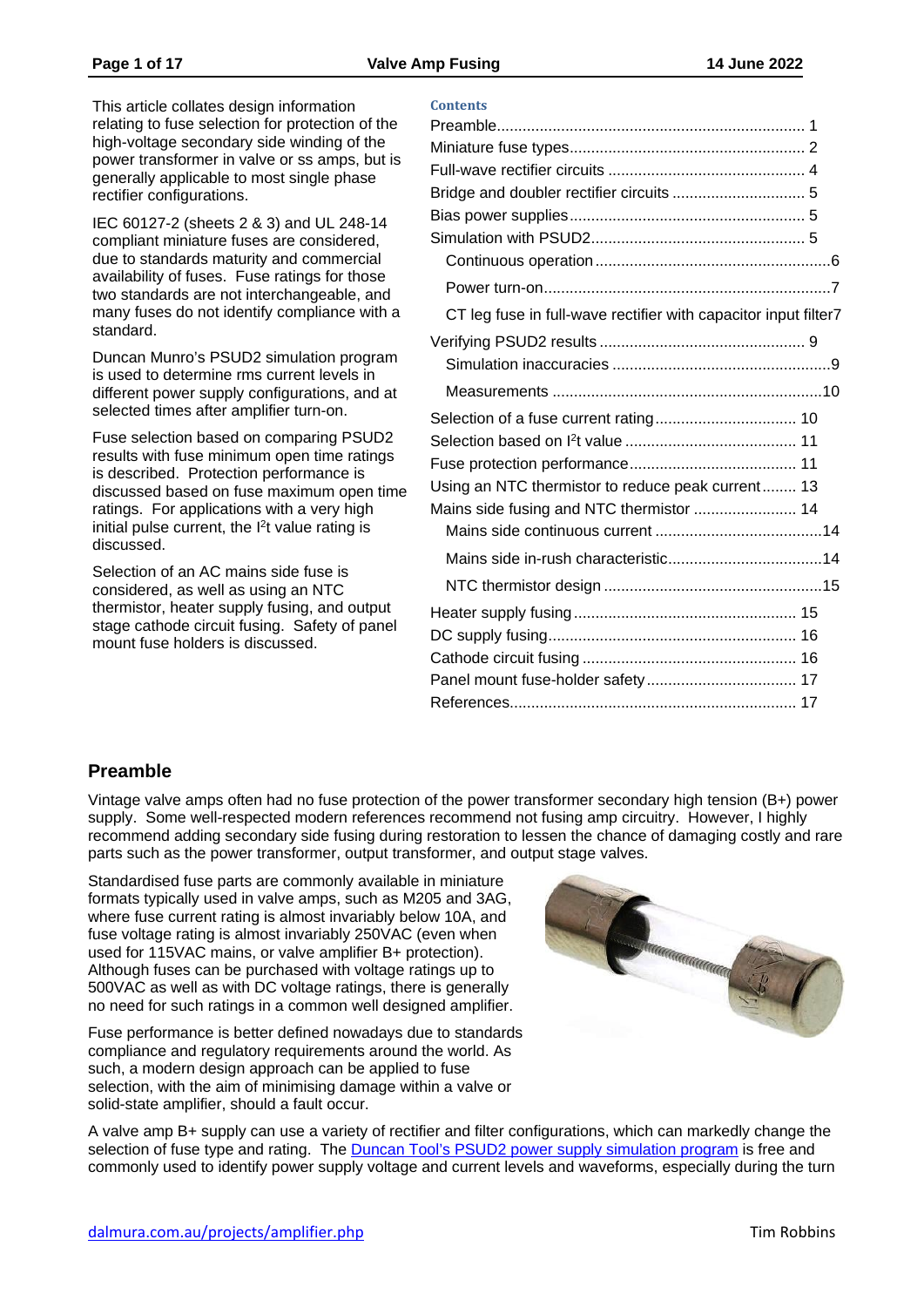on period of an amplifier, for both valve or solid-state diode power supplies in valve or solid-state amps.

# <span id="page-1-0"></span>**Miniature fuse types**

There are many fuse types and standards, but the type most likely to be used in valve amps is generically referred to as a miniature cartridge fuse, with the most common formats being M205 (5x20mm) and 3AG (¼ x 1¼") in a glass tube style, with a 250VAC rating. The important compliance ratings are IEC 60127-2, along with UL 248-14, which have been applicable for more than 20 years now.

A miniature cartridge fuse is usually mounted in a fuse holder or with fuse clips, although fuses can be purchased with axial leads (pigtails) which can be very practical when trying to retrofit a fuse in to an amplifier.

Within IEC 60127-2 there are six sub-categories (sheets), but only the low breaking capacity types #2 and #3 are of general use for valve amps, where the letter F and T on the end cap identify the quick acting (F) and time-delay (T) types. High breaking capacity fuses may be appropriate for larger solid-state amplifier, especially where short circuit current can exceed 35A.

In IEC 60127-2, min and max limits on operating time are defined at certain current rating multipliers (of the fuse current rating), where the fuse rating in amperes is also the max allowable operating current through the fuse in the equipment. So as identified in [Table 1](#page-1-1) for either the F or T type fuses, they must not break when carrying 1.5x their current rating for at least 1 hour, and the T fuse must break within 2 minutes when carrying 2.1x the current rating. The main difference between F & T is the operating time performance for larger overcurrent events. Note that the operating time limits shown in [Table 1](#page-1-1) are different for 63mA-100mA, and 8A-10A fuse ranges.

| <b>IEC60127 Rating multiplier</b> | 1.5x     | 2.1x    | 2.75x        | 4х             | 10x            |
|-----------------------------------|----------|---------|--------------|----------------|----------------|
| Sheet 2 Quick-acting F            | 1 $hr -$ | - 30min | $50ms - 2s$  | $10ms - 300ms$ | - 20ms         |
| Time-Lag<br>Sheet 3               | 1 $hr -$ | - 120s  | $0.6s - 10s$ | $150ms - 3s$   | $20ms - 300ms$ |

### **Table 1. IEC 60127-2 compliant fuse mandated performance levels (125mA-6.3A range).**

<span id="page-1-1"></span>Unfortunately, other fuse standards have less definition in their operating times when compared to the IEC standard. The UL 248-14 standard is common due to USA usage, but the circuit operating current must be no more than 75% of the fuse current rating, and operating time performance is only mandated at three current rating multiplier values as shown in [Table 2.](#page-1-2)

The nominal breaking performance at higher multipliers than 2x must be interpreted from fuse manufacturer datasheets. Fuse characteristics can vary widely between models and manufacturers, so caution is needed when trying to generalise comparisons.

| <b>UL248-14 Rating multiplier</b> | 1x    | 1.35x | 2x          |
|-----------------------------------|-------|-------|-------------|
| Fast acting (F)                   | 4hr - | - 1hr | -5s         |
| Time delay (Slo-Blo)              | 4hr - | - 1hr | $5s - 120s$ |

### **Table 2. UL 248-14 compliant fuse mandated performance levels.**

<span id="page-1-2"></span>The current time characteristics shown in [Figure 1](#page-2-0) are for IEC type fuses of F and T types. An IEC compliant fuse will blow if current reaches I/Irat for at least the min specified curve time, and no longer than the max specified curve time.

Manufacturer specified performance levels may differ from those in [Table 1](#page-1-1) for fuse current ratings below about 100mA, and higher than about 8A, so some care is required to check the manufacturer datasheet.

An example UL type fuse performance has been overlaid using the red triangles, but normalised so that a comparison can be made with the same Irat for the max operating current rated for the fuse (so the UL fuse current rating is multiplied by 0.75).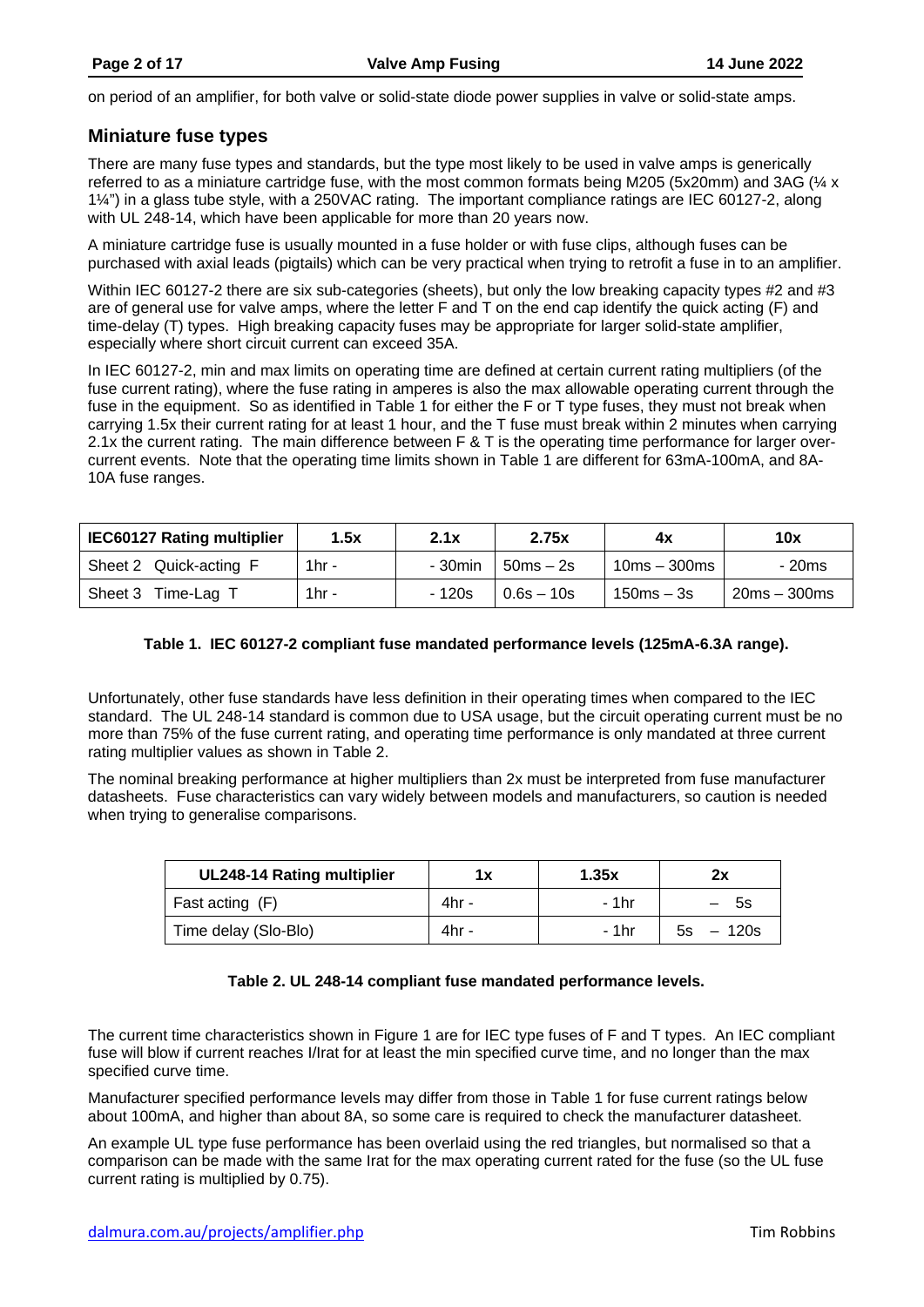Although 250VAC is a ubiquitous voltage rating for this type of miniature cartridge fuse, it is considered acceptable [\[6\]](#page-16-2) to use them for higher working voltage levels in excess of 500VAC within circuits having limited prospective current levels, where prospective current does not exceed about 10x the fuse current rating. This allows a 250VAC rated fuse to be used in common valve amplifier B+ power supply circuits where transformer secondary voltages typically exceed 250VAC.

A fuse located on the secondary side of a power transformer is exposed to a peak prospective current determined by the effective source resistance of the fault current path. If the fuse was protecting a bolted short-circuit across a secondary winding, then the effective source resistance can be estimated from the secondary winding DC resistance, and the voltage-ratio reflected primary winding DC resistance (see PSUD2 circuit model help for the power transformer). In this situation, the prospective current could well peak to 10x the fuse current rating, but is unlikely to be substantially more than 10x for a valve amp.

If the fuse was protecting against an output stage tube that was biased fully on (eg. due to a failed coupling capacitor), then the effective source resistance also includes series resistance contributions from the rectifier diode, the output transformer primary winding, any cathode circuit resistor, and the output stage valve V-I plate curve for a grid-cathode voltage of 0V nominal.



<span id="page-2-0"></span>

characteristic for Siba 179120, with indicative UL248- 14 time delay definitions in red for 0.75xI.

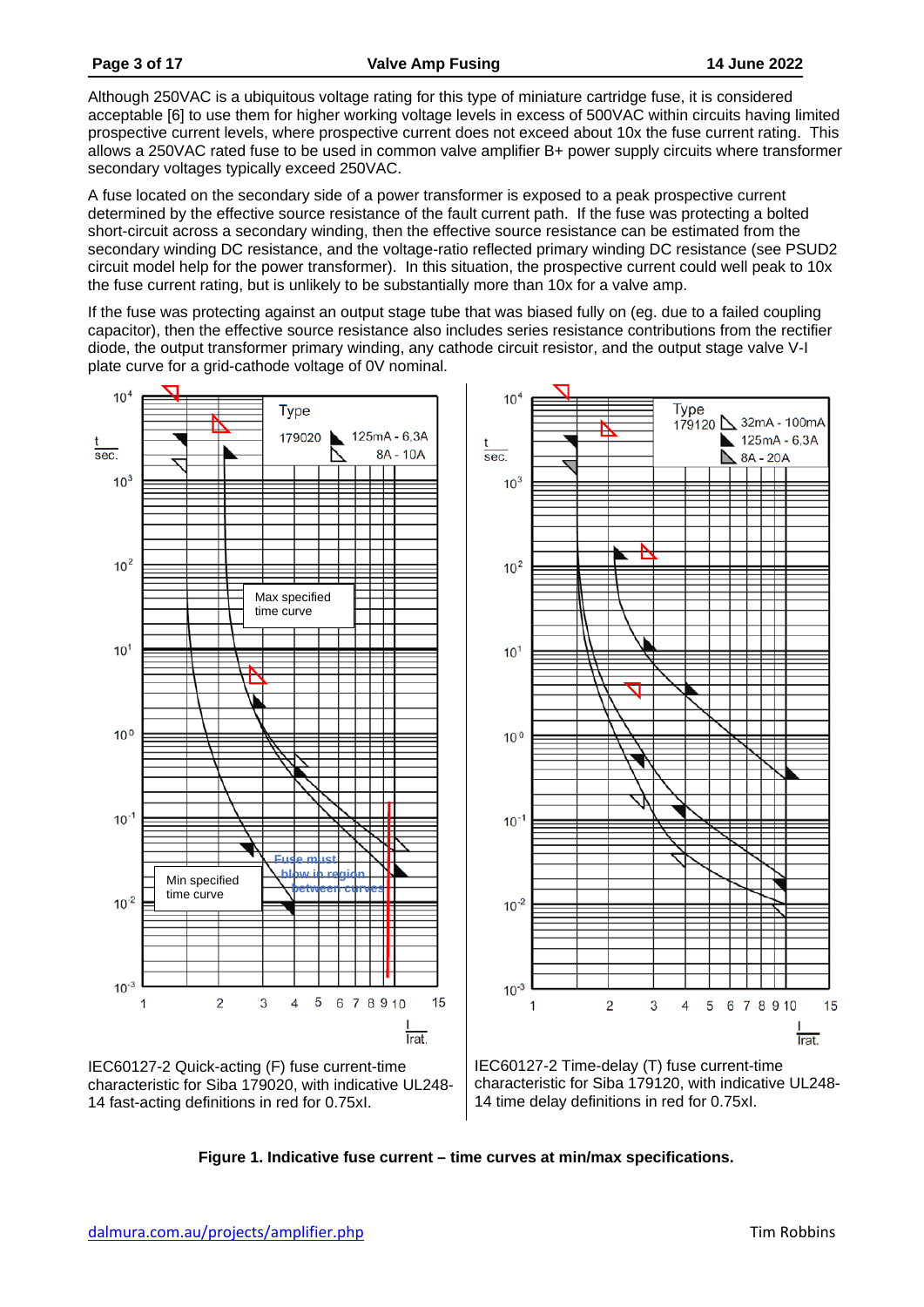# <span id="page-3-0"></span>**Full-wave rectifier circuits**

The most common rectifier circuit in vintage valve amps is a full-wave with valve diode in each HT leg of a HT-CT-HT secondary winding, and the CT taken to the negative terminal of the first filter capacitor.

If the filter was a capacitor input filter, then the diode cathodes connect to the positive terminal of the first filter capacitor, as shown in [Figure 2.](#page-3-1) If the filter was a choke input filter, then the diode cathodes connect to the choke, with the other end of the choke connected to the positive terminal of the first filter capacitor.

The simplest form of protection is with a fuse in series with the CT connection to capacitor negative terminal. For a capacitor input filter, the fuse experiences DC current pulses as shown in the simulated plot in [Figure 2,](#page-3-1) and the periods at zero current allow the fuse arc to extinguish. Once the fuse is an open circuit, then both diodes stop conducting and the B+ circuitry is de-energised.

However, for a choke input filter, the normal CT fuse current is a continuous DC. If a fault causes high fuse current levels, then the fuse current will remain DC and not extinguish as easily, although the fuse current tends towards half-sine DC current waveforms depending on choke saturation.

A 250VAC fuse voltage rating is acceptable for secondary voltage up to circa 500VAC where the fault current is limited by sufficient path resistance, such as by choke DCR, or output transformer primary winding DCR.



<span id="page-3-1"></span>**Figure 2. Full-wave rectifier CT fuse current waveform: (a) capacitor input; (b) choke input filter.**

Note that if a diode fails short, then the CT fuse does not protect the power transformer secondary winding from high current peaks, and the mains side fuse would need to provide protection. A common form of additional protection for valve diodes is to add an ss diode in series with each valve anode connection, which stops any faulty reverse current flow through the valve diode from anode to cathode, or anode to anode. For secondary voltage above circa 300VAC, two 1kV PIV diodes (ie. 1N4007) should be used (see [\[7\]\)](#page-16-3). Similarly, an original ss diode is best replaced by 2 or more new ss diodes in series to improve reliability, as long as diode heat dissipation is not diminished and the diodes are the same make and from the same batch.

Note that the fuse could similarly be placed between diode cathodes and the first filter cap positive terminal.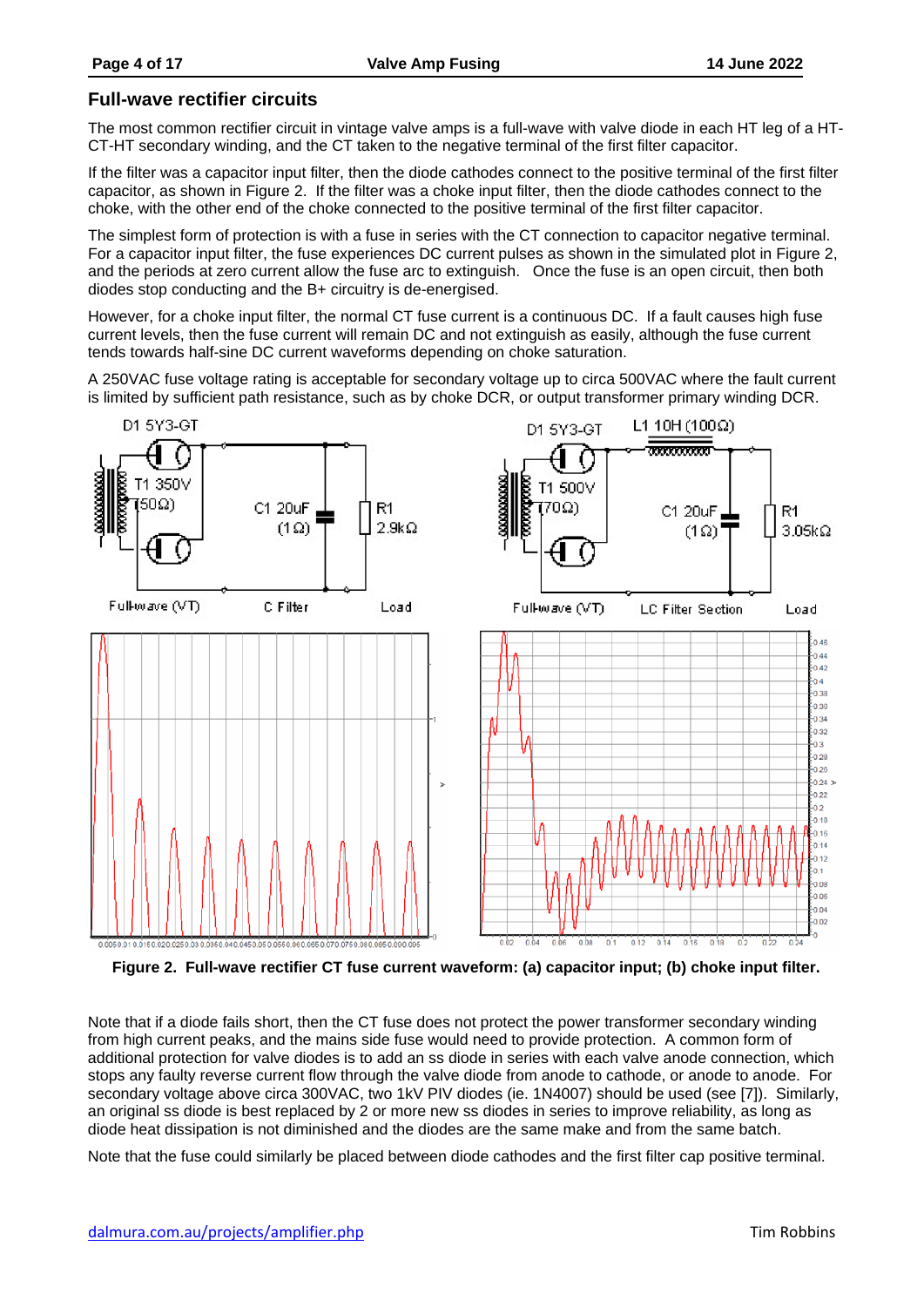A fuse can be placed in series with each HT leg. Each fuse experiences DC current pulses, with the current waveform normally at a zero level for half the mains period. If a fault causes high fuse current levels, then the zero current periods allow the fuse arc to extinguish even easier than with AC current operation. If only one fuse opens then that leg diode stops conducting, however the B+ circuitry remains energised from the other diode providing half-wave rectifier currents in to a filter capacitor exposed to noticeably higher ripple current.

Faults can occur in a wide variety of ways, and fuse current levels can vary widely due to influences such as choke or capacitor energy, the resistance and impedance in series with the faulty part, and the character of the failing part (eg. from a bolted short circuit, to an output stage valve becoming increasingly gassy).

Note that valve diodes with an insulated indirectly heated heater where the heater supply is common to other valves in the equipment (eg. a 6X5) is worth mentioning. A breakdown of heater cathode insulation in the valve diode shorts the B+ to the heater supply (which is often solidly connected to 0V through a heater CT, or through humdinger resistors). A CT fuse could stop that fault current.

Note that some amplifiers derive a bias supply from one of the HT legs, passing through a series capacitor or resistor and diode and then filter circuit. If a CT fuse is used for protection and opens, then charging pulses can circulate through the bias and B+ supplies leading to damage of bias electrolytic capacitors from reverse bias. In that situation, fusing the common cathode link to the filter cap is recommended.

# <span id="page-4-0"></span>**Bridge and doubler rectifier circuits**

A power transformer secondary HT winding only needs a fuse in one leg of a bridge or doubler rectifier circuit, as shown in [Figure 3.](#page-5-1) The fuse experiences AC current pulses where the zero-crossings will assist extinguishing the arc.

Valve diodes are not commonly used with a doubler rectifier circuit as each diode needs an independent heater winding. In a bridge rectifier circuit, the two diodes connecting to the positive DC can be a typical dual diode, but the other two diodes would be separate valves and need independent heaters (although nowadays ss diodes are often used to achieve a 'hybrid' bridge rectifier).

Philips PA amplifiers commonly used a ss bridge rectifier on a 0-120-240V secondary winding to obtain 340VDC for plate supply, and used the 120V tap to directly supply 170VDC for screens. To ensure the plate supply is always available if there is a screen supply, a fuse would be placed in the bridge neg link to 0V and in the 120V screen supply link.

# <span id="page-4-1"></span>**Bias power supplies**

Fusing a transformer secondary winding for a valve amplifier bias supply, as used for a fixed bias output stage, is not recommended as an accidental loss of bias voltage can damage many parts. The preference is to protect the bias winding by careful layout and insulation of parts to avoid short circuits. If possible, connect a resistor directly to one winding leg and insulate that joint. That resistor would form the first RC filter in the bias supply, and should limit any short-circuit current to within the continuous rating of the bias winding (not a problem when the bias winding is just a tapping off the main HT winding). If needed, a half-wave rectifier can be changed to a full-wave rectifier to generate a higher raw voltage and hence allow a higher valued protection resistor to be used.

# <span id="page-4-2"></span>**Simulation with PSUD2**

PSUD2 can assess fuse current levels for the two important situations during normal operation:

- continuous operating current level,
- at power turn-on (especially when the valve diode cathode is hot).

Even though valve stages do not normally load the power supply at amplifier turn on, as the heaters are cold, it is not uncommon to turn off the amplifier for a few seconds and then turn it on again, such that valve heaters and cathodes are hot and the power supply caps have been discharged. This can cause a hot turn-on event similar to using ss diodes, and with at least full load applied. In some valve amplifier circuits, the output stage bias may also discharge rapidly, and so a hot-turn-on event could load the power supply with an even higher initial loading (ie. all output stage valves fully conducting).

To allow a reasonable estimate of fuse current waveforms, the power supply and load circuit part values need to be correctly included in PSUD2, especially the effective series resistance of the power transformer.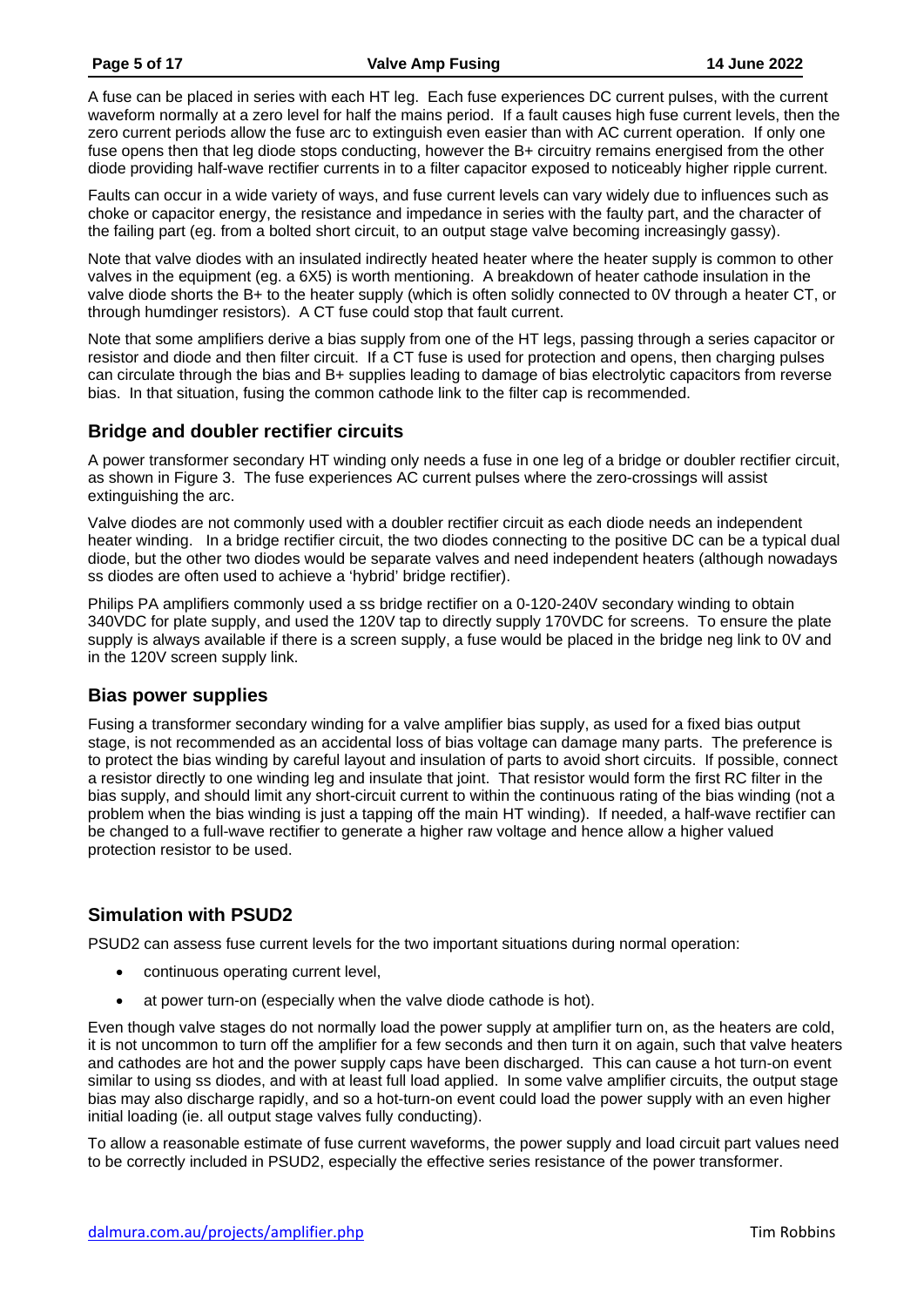#### <span id="page-5-0"></span>**Continuous operation**



**Figure 3. PSUD2 screen showing doubler power supply and simulated operating levels.**

<span id="page-5-1"></span>PSUD2 can identify the rms current through the fused secondary winding or CT connection when the amplifier's maximum loading is being applied to the B+ power supply. The power supply circuit is configured in PSUD2, and either a constant current sink or a resistive load is chosen to model the actual amplifier circuit loading. Depending on the operating class of the output stage, the amplifier loading can increase significantly above the idle power consumption when the output stage is overloaded/cranked.

For example, a simple doubler circuit with ss diodes is simulated by PSUD2 in [Figure 3.](#page-5-1) 'Simulate' is set for 100ms after a reporting delay of 1 sec, with the slow start option off, to identify the steady-state operating current levels (after any power turn-on disturbance has settled). Assuming the max DC loading is 119mA (through R1), a fuse in series with the secondary winding needs to have a rating of at least 538mA (ie. 600mA or higher for an IEC 60127-2 fuse), otherwise it may blow during normal operation.



<span id="page-5-2"></span>**Figure 4. PSUD2 simulation screen example for VASE 100W KT88 PP fixed bias amp.**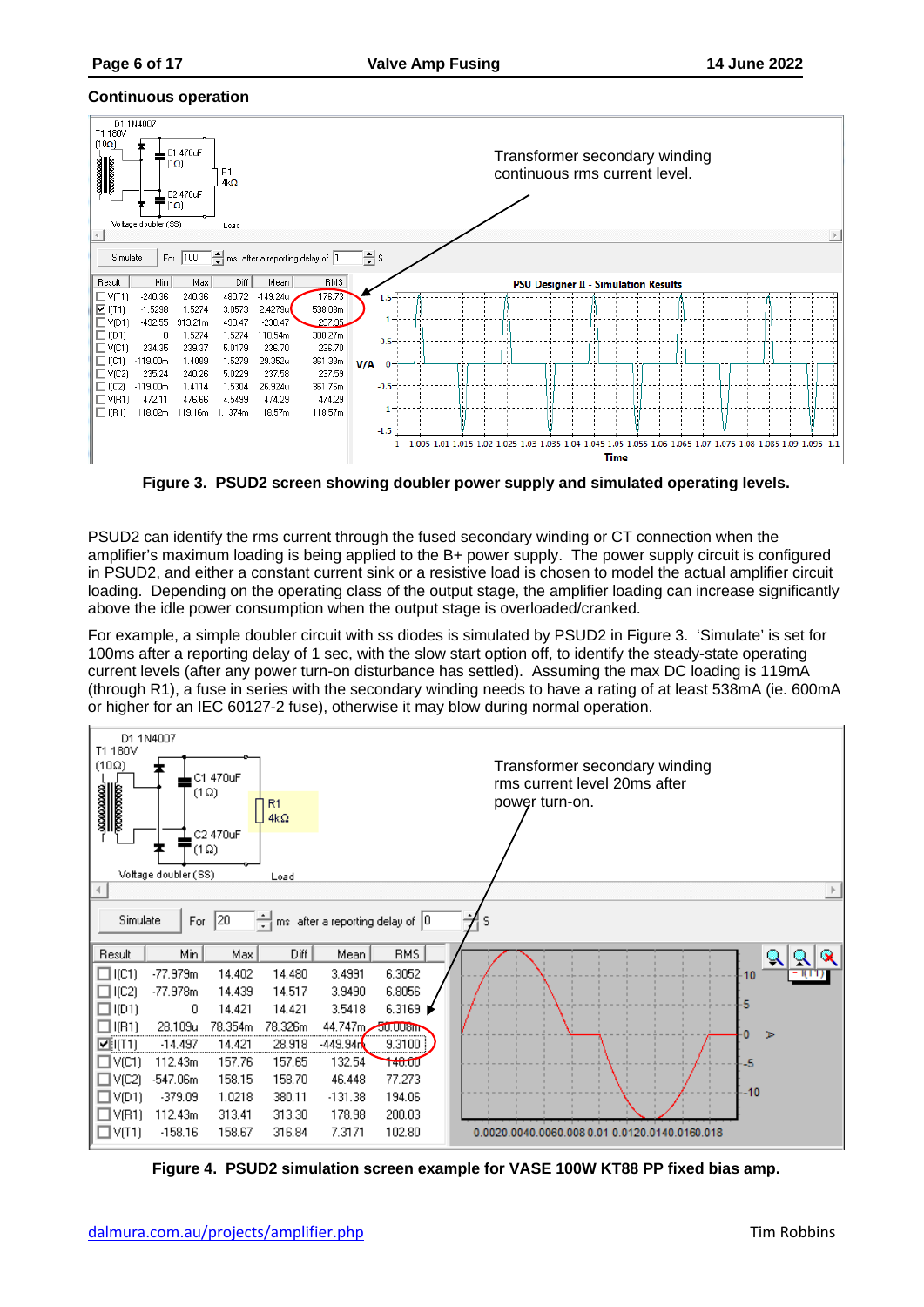### <span id="page-6-0"></span>**Power turn-on**

For the same example, PSUD2 can assess the rms current through the fused winding as a power turn-on event progresses towards a steady-state condition. To allow easy assessment for IEC F and T type fuses, the simulation times (after 0 sec reporting delay) should align with the minimum operating times given in [Table 1,](#page-1-1) ie. 10ms, 20ms, 50ms, 150ms and 600ms. In [Figure 4,](#page-5-2) PSUD2 has 'Simulate' set for 20ms after a reporting delay of 0 sec, with the slow start option off, to identify the rms current level for the first mains cycle pulses after turn-on.

The simulated rms currents can be divided by a target fuse current rating to give multiplier values that are then compared to the datasheet minimum I-t limit curve (or reference points) for the simulated periods to see if they are less. If a multiplier value lies above the min limit multiplier, then choose the next higher fuse rating as the target, otherwise the fuse may blow during a normal power turn-on event.

The above simulation examples are for a VASE 100W PA amp with 180V winding (10Ω effective resistance) and an ss doubler circuit with 470uF doubler capacitors and a 4kΩ cranked load.

[Table 3](#page-6-2) compares the IEC61027-2 F and T type fuses that would be acceptable. The PSUD2 results are in the top two rows, showing the simulation period and the rms current calculated for that period (as per [Figure](#page-5-2)  [4\)](#page-5-2). Each table's third row is the multiplier value that is calculated by dividing the PSUD2 simulated rms level by the target fuse rating (eg. 8.8Arms/2.5A = 3.5 multiplier value) – and the last row is the minimum limit multiplier specified for the fuse not to blow.

A 2.5A rated quick-acting F fuse to IEC 60127-2, is seen to have a simulated multiplier level that is acceptably below the minimum fuse multiplier ratings for 10ms and 50ms.

A 1A rated time-lag T fuse to IEC 60127-2, is seen to have multiplier levels below the minimum standards rating for 20ms and 600ms, although for 150ms the multiplier is marginally above the rated min value.

The better choice of fuse for this particular application is the time-lag T, as its continuous 1A rating is substantially less than the 2.5A F fuse that would be otherwise needed, and so would provide much better protection for typical amplifier related faults.

| <b>Simulate period in PSUD2</b>    | 10ms | 20 <sub>ms</sub> | 50 <sub>ms</sub> | <b>150ms</b> | 600ms | continuous |
|------------------------------------|------|------------------|------------------|--------------|-------|------------|
| Simulated RMS current              | 8.8A |                  | 6.7A             |              |       | 0.54A      |
| Multiplier (for 2.5A fuse rating)  | 3.5  |                  | 2.7              |              |       | 0.21       |
| IEC 60127-2 F min limit multiplier | 4    |                  | 2.75             |              |       |            |

| <b>Simulate period in PSUD2</b>    | 10 <sub>ms</sub> | 20 <sub>ms</sub> | <b>50ms</b> | <b>150ms</b> | 600ms | continuous |
|------------------------------------|------------------|------------------|-------------|--------------|-------|------------|
| Simulated RMS current              |                  | 9.3A             |             | 4.1A         | 2.0A  | 0.54A      |
| Multiplier (for 1A fuse rating)    |                  | 9.3              |             | 4.1          | 2.0   | 0.53       |
| IEC 60127-2 T min limit multiplier |                  | 10               |             | 4.0          | 2.75  |            |

### <span id="page-6-2"></span>**Table 3. Comparison of simulated current levels versus minimum fuse specification levels.**

### <span id="page-6-1"></span>**CT leg fuse in full-wave rectifier with capacitor input filter**

Fuse current in the CT leg of a full-wave rectifier is assessed in PSUD2 by changing the first filter capacitor stage to an RC stage. The value of R is set to a low value (eg.  $0.1\Omega$ ) and acts as a current sense component to allow PSUD2 plot and calculate current through that sense resistor (as it is the same current as passed through the CT leg).

The example in [Figure 5](#page-7-0) is for a more complex CLC filter, with a low load current such that the fuse selection process needs to check fuse values below 125mA. Note the resonant start-up current through the fuse due to the extra LC filter network.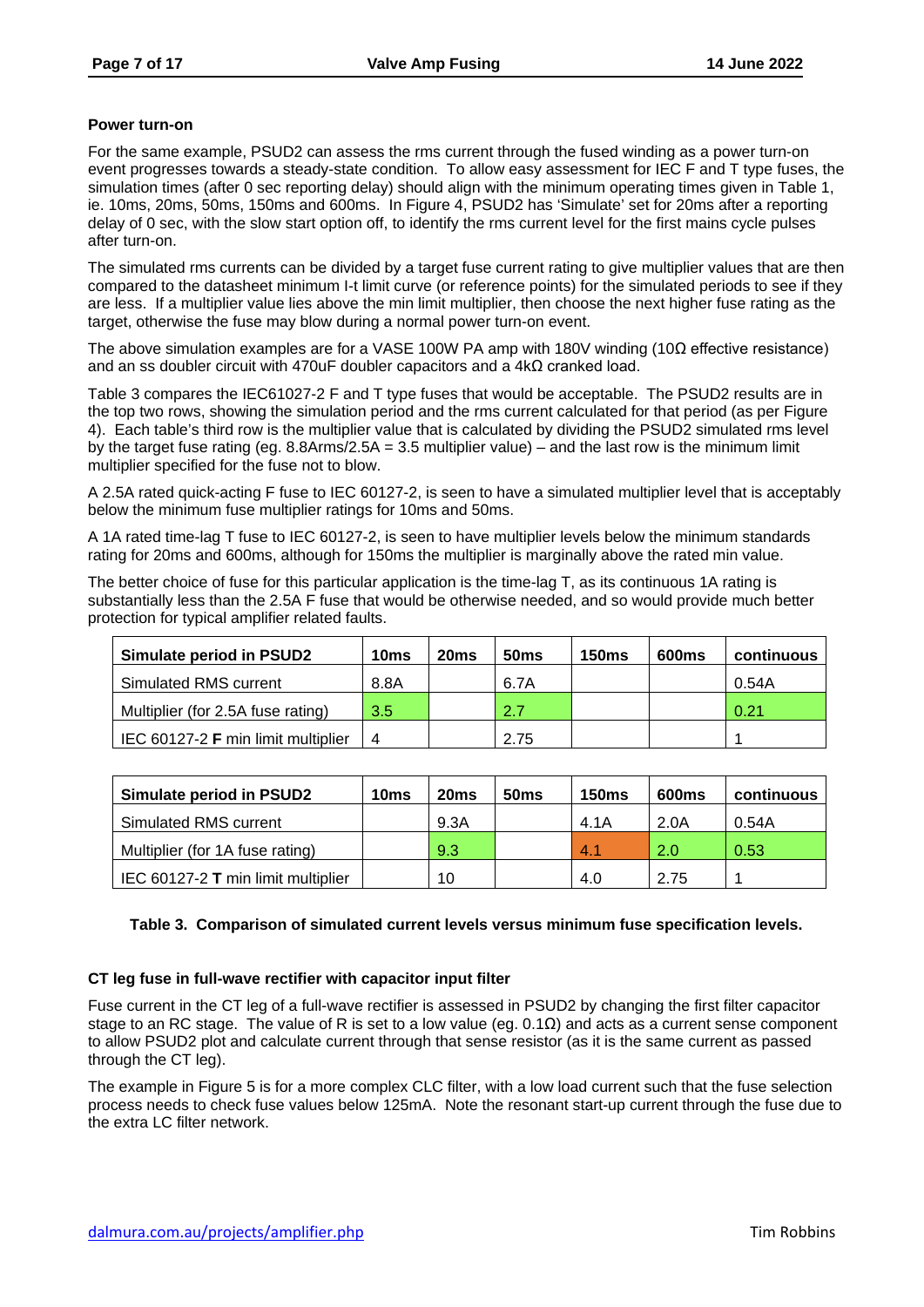| andonesia<br><b>Elizabeth</b><br>Elizabeth<br>1243Ω)<br>ч<br>Full-wave (VT) | D1 5Y3-GT<br>T1 290V | R1 100mΩ<br>C1 22uF<br>$(2\Omega)$<br><b>RC Filter Section</b> |         | L1 30H (235Ω)<br>00000000000<br>C2 150uF.<br>$(2\Omega)$<br><b>LC Filter Section</b> | R <sub>2</sub><br>$6k\Omega$<br>Load | Current sensing resistor R1.<br>CT fuse rms current level 600ms<br>after power turn-on. |
|-----------------------------------------------------------------------------|----------------------|----------------------------------------------------------------|---------|--------------------------------------------------------------------------------------|--------------------------------------|-----------------------------------------------------------------------------------------|
|                                                                             |                      |                                                                |         |                                                                                      |                                      |                                                                                         |
| Simulate                                                                    | For                  | 1600                                                           |         |                                                                                      | ms after a reporting delay of $ 0 $  | 늮s                                                                                      |
| Result                                                                      | Min                  | Max                                                            | Diff    | Mean                                                                                 | RMS                                  | 0.75<br>$\propto$                                                                       |
| $\Box$ I(C1)                                                                | $-291.09m$           | 755.59m                                                        | 1.0466  | 12.084m                                                                              | 144.57m                              | 0.7<br>I(R1)                                                                            |
| $\Box$ I(C2)                                                                | 0                    | 277.59m                                                        | 277.59m | 64.710m                                                                              | 103.72m                              | 0.65                                                                                    |
| $\Box$ I(D1)                                                                | $-30.629u$           | 759.77m                                                        | 759.80m | 59.693m                                                                              | 141.73m                              | $-0.6$<br>0.55                                                                          |
| $\square$ (L1)                                                              |                      | 291.09m                                                        | 291.09m | 103.68m                                                                              | 125.77                               | 0.5                                                                                     |
| $\boxtimes$ I(R1)                                                           | $-30.726u$           | 759.77m                                                        | 759.80m | 115.76m                                                                              | 192.78m                              | 0.45                                                                                    |
| $\Box$ I(R2)                                                                | 0                    | 49.410m                                                        | 49.410m | 39.010m                                                                              | 41.545m                              | 0.4<br>⋗                                                                                |
| $\Box$ (T1)                                                                 | $-30.629u$           | 759.77m                                                        | 759.80m | 59.693m                                                                              | 141.73m                              | 0.35                                                                                    |
| $\square$ V(C1)                                                             | 1.3032m              | 315.63                                                         | 315.63  | 261.21                                                                               | 266.77                               | 0.3                                                                                     |
| $\Box$ V(C2)                                                                | 0                    | 296.46                                                         | 296.46  | 234.06                                                                               | 249.27                               | 0.25                                                                                    |
| $\Box$ V(D1)                                                                | $-753.65$            | 166.38                                                         | 920.04  | $-283.82$                                                                            | 409.41                               | 0.2<br>0.15                                                                             |
| $\Box$ V(L1)                                                                | 0                    | 275.32                                                         | 275.32  | 51.515                                                                               | 77.633                               | $-0.1$                                                                                  |
| $\Box$ V(R1)                                                                | $-3.0726u$           | 75.977m                                                        | 75.980m | 11.576m                                                                              | 19.278m                              | 0.05                                                                                    |
| $\Box$ V(R2)                                                                | n                    | 296.46                                                         | 296.46  | 234.06                                                                               | 249.27                               |                                                                                         |
| $\square$ V(T1)                                                             | $-363.73$            | 363.56                                                         | 727.29  | $-2.4948$                                                                            | 255.44                               | 0.25<br>$0.15$ 0.2<br>$0.3$ $0.35$<br>0.45<br>$0.05$ $0.1$<br>0.4<br>0.5<br>0.55        |

**Figure 5. PSUD2 simulation screen example for CT fuse in 5W 6V6 SE amp.**

<span id="page-7-0"></span>The CT fuse assessment looks at results for an IEC 100mA fuse and a 125mA fuse. The 125mA F fuse results in [Table 4](#page-7-1) indicate a marginal condition for the 10ms duration. The 125mA T fuse results in [Table 5](#page-7-2) indicate an acceptable use, whereas the 100mA T fuse is not acceptable for the 200ms duration – noting that the 100mA fuse uses different durations for its multipliers. The IEC 125mA T fuse is considered the most appropriate fuse choice for that particular amplifier circuit.

| <b>Simulate period in PSUD2</b>                | 10ms  | 50 <sub>ms</sub> | continuous |
|------------------------------------------------|-------|------------------|------------|
| Simulated RMS current                          | 0.47A | 0.312A           | 0.085A     |
| Multiplier (based on 0.125A fuse rating)       | 3.8   | 2.5              | 0.68       |
| IEC60127-2 Quick-acting F min limit multiplier | 4     | 2.75             |            |

### **Table 4. 125mA F fuse assessment for [Figure 5](#page-7-0) circuit.**

<span id="page-7-1"></span>

| <b>Simulate period in PSUD2</b>            | 10ms  | 40 <sub>ms</sub>          | <b>200ms</b> | continuous |
|--------------------------------------------|-------|---------------------------|--------------|------------|
| Simulated RMS current                      | 0.48A | 0.33A                     | 0.31A        | 0.085A     |
| Multiplier (based on 0.1A fuse rating)     | 4.8   | 3.3                       | 3.1          | 0.85       |
| IEC60127-2 Time-lag T min limit multiplier | 10    | $\boldsymbol{\varLambda}$ | 2.75         |            |

<span id="page-7-2"></span>

| <b>Simulate period in PSUD2</b>            | 20 <sub>ms</sub> | <b>150ms</b> | 600 <sub>ms</sub> | continuous |
|--------------------------------------------|------------------|--------------|-------------------|------------|
| Simulated RMS current                      | 0.39A            | 0.33A        | 0.2A              | 0.085A     |
| Multiplier (based on 0.125A fuse rating)   | 3.2              | 2.6          | 1.6               | 0.68       |
| IEC60127-2 Time-lag T min limit multiplier | 10               | 4            | 2.75              |            |

**Table 5. 100mA and 125mA T fuse assessments for [Figure 5](#page-7-0) circuit.**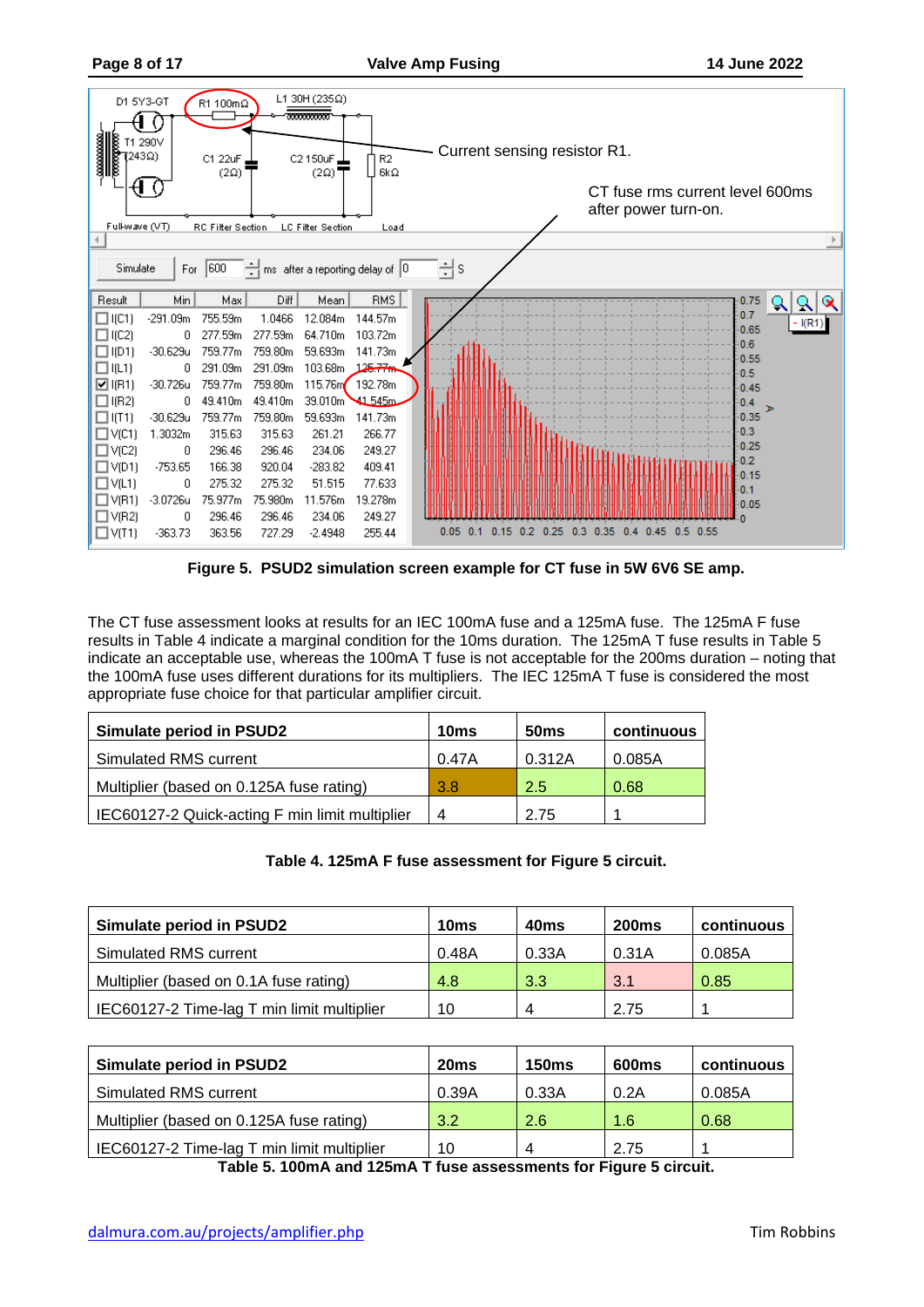# <span id="page-8-0"></span>**Verifying PSUD2 results**

#### <span id="page-8-1"></span>**Simulation inaccuracies**

PSUD2 simulates circuit operation using idealised components and conditions. Actual circuit operation includes non-ideal behaviour which can cause noticeable differences between simulation and actual results.

Non-ideal behaviour can occur with:

Choke parts.

Simulation of a choke-input filter power supply is prone to noticeable error whenever the choke is not at or near the choke's rated AC voltage and DC current specification levels, as the choke inductance may be significantly different. Caution is required for situations such as at power turn-on, and when a step load can cause a large resonant swing in current, and when assessing fault current level conditions.

• Mains voltage waveform.

A flat-topped mains primary voltage sine waveform is quite common, and can reduce the power supply DC voltage from what is expected using simulation. In addition, leakage inductance of the secondary winding can significantly modify the voltage waveform presented to rectifiers.

• Loading current.

A valve amp with no input signal presents a near constant 'idle' current load to the power supply, where the current is likely to include a constant DC level, plus some AC ripple current. A valve amp operating class AB at max output would include a constant DC level (significantly higher than the idle current level), plus a mix of AC ripple and signal current.

A PSUD2 current tap does not model the ripple or signal current behaviour, only the constant DC level. A PSUD2 resistor load will better model the ripple current behaviour, but the resistor load can only be positioned at the end of the circuit (PSUD3 should allow a resistor load to be positioned anywhere within the circuit).

• Electrolytic capacitor reforming.

Electrolytic capacitors that have been inactive for months and years reform their oxide layer during the initial application of voltage at turn-on. This effect of reforming is exacerbated by any initial overvoltage (surge) due to the power supply being unloaded for a few seconds. During a turn-on event, capacitors draw current to charge the simulated level of capacitance, but in addition may also draw current for reforming that is not modelled.

• Fault current.

A failed part in an amp may rely on the fuse to operate for protection. PSUD2 can simulate the step from normal to fault, but only by using a stepped current tap. Alternatively, PSUD2 can separately simulate the normal circuit conditions, and then the faulted circuit resistances to determine the sagged voltages and fault current expected. PSUD3 is likely to introduce a stepped resistance part that can be placed at various points in a circuit, to allow better assessment.

Different fault scenarios need careful consideration of the different part resistances in the fault path. For example, an output stage pentode with input grid stuck near 0V (ie. leaky coupling capacitor or failed bias voltage) would likely experience sagged plate and screen voltages, whose operating levels will be determined by the power supply, the output transformer primary winding resistance, and the pentode characteristic curves. Setting the part values may take an iterative approach to generate acceptable operating points (ie. all part currents and voltages are close to reality).

For the VASE 100W amp power supply simulated earlier, with a KT88 PP output stage, if output bias was lost then both KT88's would conduct, and each anode fault path would present about 600Ω as the power supply is very stiff and the anode operating point would be past the datasheet I-V knee in the constant current region. The secondary side winding current would be about 4Arms, and a 1A T IEC fuse would blow in the range 150ms to 3 sec. The output transformer primary winding would need to conduct about 0.7A per side until the winding fuse blows.

For the 5W amp power supply simulated earlier, with a 6V6 triode-mode SE cathode biased output stage, if the 6V6 went gassy or lost its grid bias then the 6V6 fault current path would present about 3kΩ, comprising the output transformer primary 640Ω resistance, the 6V6, and cathode bias 300Ω resistor, with a 6V6 V-I plate operating point on the triode curve at about 180V and 85mA cathode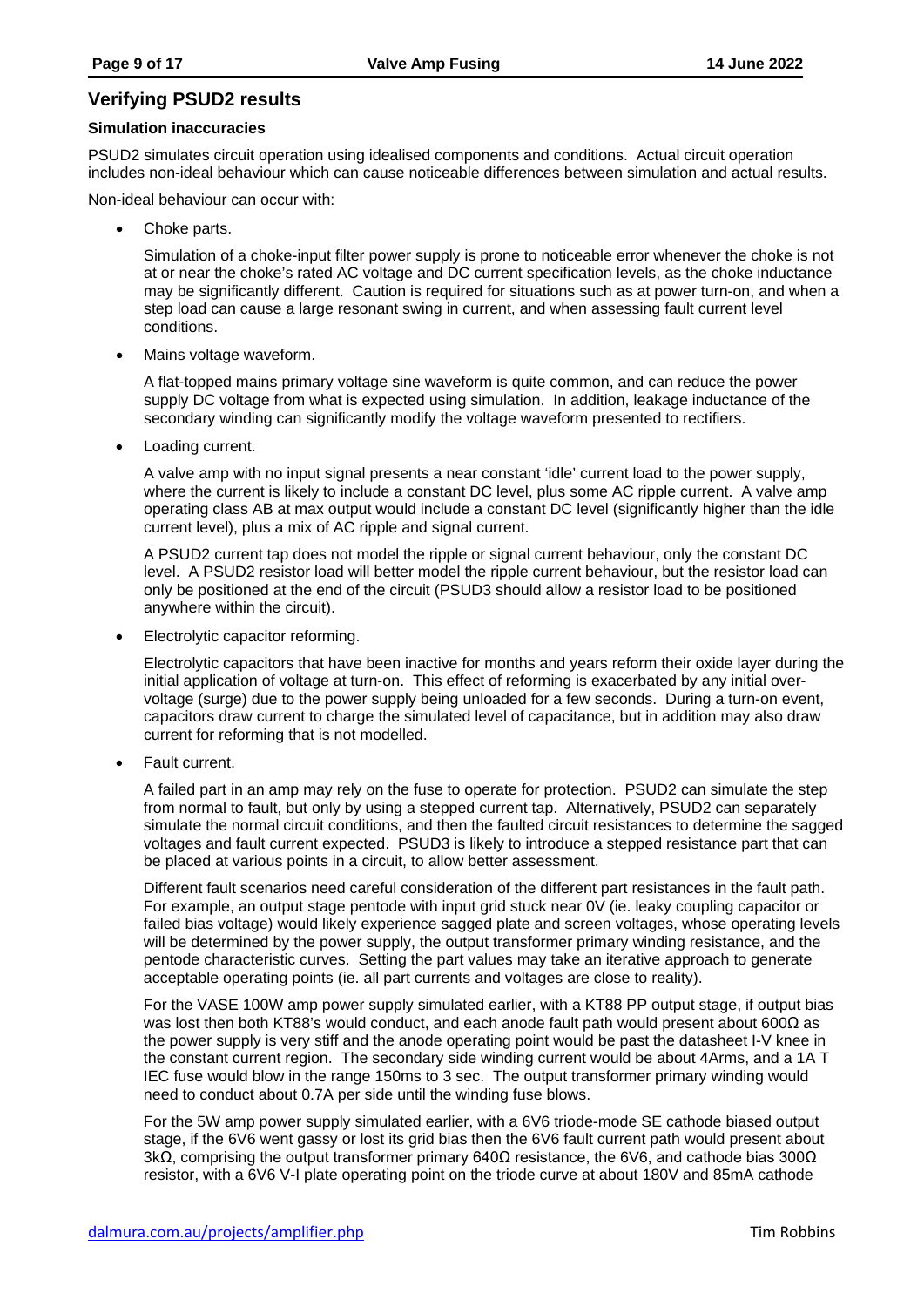current. The CT current would be about 135mArms, and a 0.125A T IEC fuse would be unlikely to blow. The output transformer primary winding would likely then operate close to its thermal limit.

Also, caution is needed with using public domain diode models, as some publicly uploaded models have incorrect parameter values.

#### <span id="page-9-0"></span>**Measurements**

Secondary side CT fuse current can be measured directly by replacing the fuse with a sense resistor (eg. 1Ω), as the probe is referenced to signal ground (ie. amplifier chassis protective earth). Caution is needed with the rms voltage reading from a meter (even a true rms meter), as meter accuracy typically degrades if the charging pulse crest factor is greater than 3. Crest factor is the ratio of min or max peak current to rms current, and PSUD2 provides those values. An oscilloscope can be used to determine peak current level, and turn-on current pulse levels can be captured and compared to PSUD2 results.

An isolation current transducer, such as a LEM LA 25-NP, can be very useful for mains side as well as secondary HT side measurement when used with an oscilloscope.

To determine a resistive load value, the B+ voltage is easily measured, although the load current can be difficult to directly measure. It may be possible to insert a sense resistor (eg. 1Ω) between the first filter negative terminal, and the rest of the amp circuitry, and measure load current from the sense resistor voltage. Idle and cranked load current can be estimated from the sum of output stage cathode currents (derived from their sense or bias resistors) and adding a bit for preamp stage current consumption.

### <span id="page-9-1"></span>**Selection of a fuse current rating**

Not all fuse datasheets provide sufficient I-t detail to be able to confidently choose a fuse, and it is difficult to rationalise how best to choose fuses from old stock that have no markings other than the current rating.

Mains AC voltage could vary by more than 10% from the nominal value present during testing, due to local mains supply issues such as from PV grid-connect inverters. This effect can be simulated by increasing the power transformer voltage level by say 10%.

A specific fuse manufacturer and model may not be obtainable during the life of the amp. If a fuse rating is added to a schematic, then best to also add in the IEC 60127-2 or UL 248-14 along with the F or T type.

Most general 5x20mm and 3AG fuses and fuse holders are just 250VAC rated, however even the smaller 5x20 format is available in up to 500VAC rating if needed for high powered amps, and axial leaded fuses may avoid having to locate and fit a suitable fuse holder on a chassis.

Some electronic part outlets provide a range of fuses with the same current, voltage, and dimensional format. Some fuse datasheets specify compliance to IEC 60127-2 or UL 248-14 standards, whereas some datasheets just imply compliance by identifying a variety of agency approvals, and providing a table of electrical characteristics that are the same as required by a standard.

I recommend only buying fuses from reputable sources, and only buy fuses with an IEC 60127-2 or UL284-14 compliance, and keep those fuses with their original packaging/purchase details so you can identify the manufacturer/model in years to come (as the fuse end caps don't contain much information).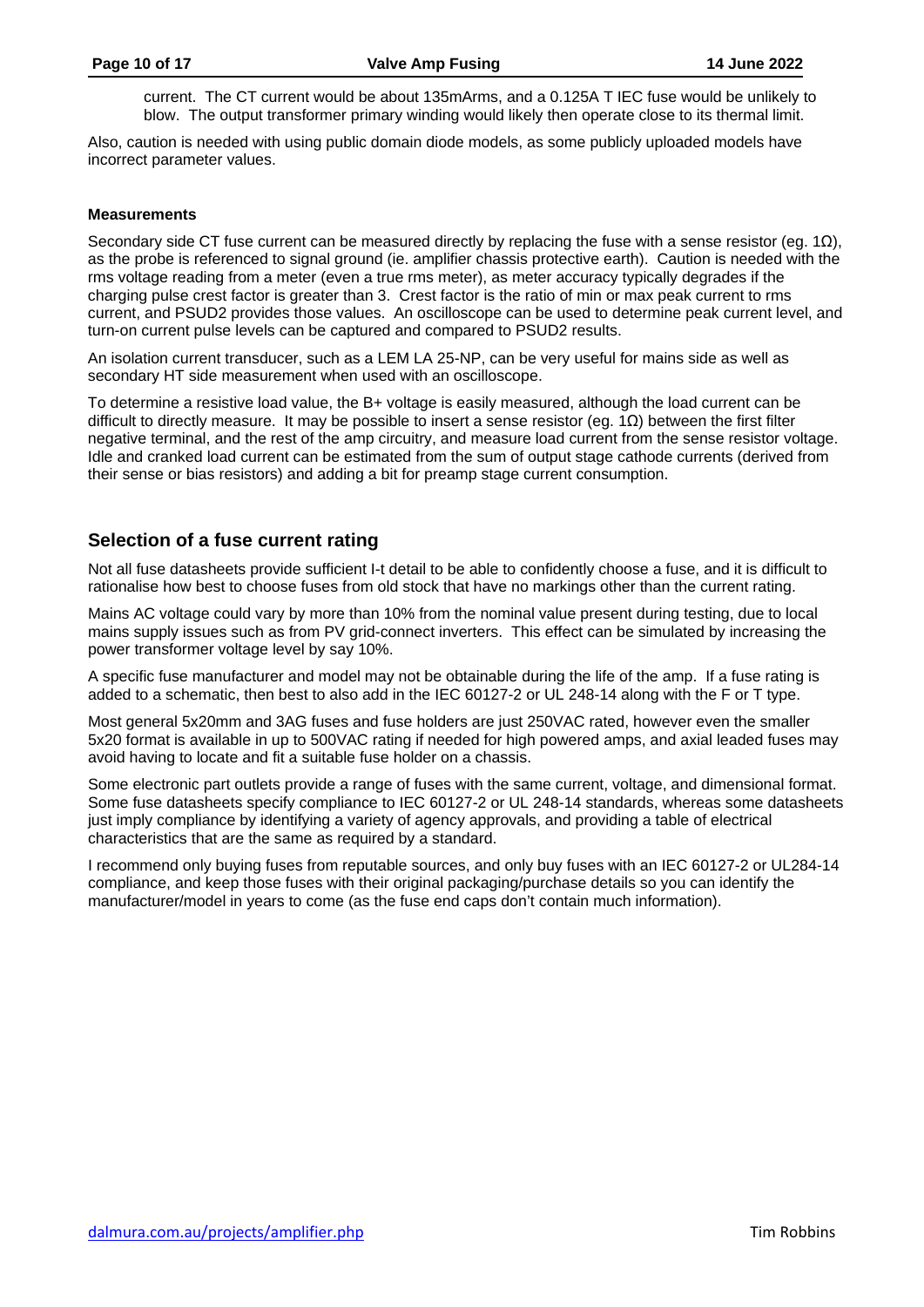# <span id="page-10-0"></span>**Selection based on I2t value**

A fuse datasheet will typically provide an  $I<sup>2</sup>$ t value in  $A<sup>2</sup>$ s, for each fuse rating, which relates to the level of current needed to melt the fuse in a very short time frame (typ t<10ms) where heat built up in the fuse has not had time to thermally transfer away.

For an application with a high initial surge current pulse, such as a mains side fuse passing transformer in-rush current as well as secondary side surge current levels, then the peak current level Ip passing through the fuse can be estimated. Assuming a half-sine waveform of one mains half-cycle with a peak current of Ip, then the fuse needs to pass an estimated level of  $l^2t = lp^2/(4.f)$ .

Some fuse manufacturers have determined a nominal number of initial surge pulses that a fuse can sustain, as a ratio of the surge pulse  $I<sup>2</sup>t$  level to the fuse's rated melting  $l^2t$  value. In practice the estimated  $lp^2/(4.f)$ value needs to be below about 30% of the fuse melting I<sup>2</sup>t rating to allow an adequate lifetime from surge pulse events. [Figure 6](#page-10-2) indicates the number of such pulses that can be sustained by a fuse. See later example for Mains side fusing.

100000 10000 Number of Pulses 1000 100 10% 100% Pulse I<sup>2</sup>t / Average Melting I<sup>2</sup>t

**Figure 6. Pulse I2t capability [\[6\].](#page-16-2)**

# <span id="page-10-2"></span><span id="page-10-1"></span>**Fuse protection performance**

Although a fuse may be chosen to survive continuous operation, and power turn-on events, based on its min specified I-t performance curve, the ability to protect equipment from damage is more conservatively assessed by the fuse's max specified I-t performance curve, as shown in [Figure 1.](#page-2-0)

A fault situation may pass a damaging current level through the power transformer and other parts, with the fuse's worst-case opening time hopefully providing acceptable protection from collateral damage.

| Max specified fuse blow time                                             | 20 <sub>ms</sub> | 300 <sub>ms</sub> | 2 <sub>s</sub> | 3s      | 10 <sub>s</sub> | 120 s   |
|--------------------------------------------------------------------------|------------------|-------------------|----------------|---------|-----------------|---------|
| IEC 60127-2 F max limit multiplier                                       | 10               | 4                 | 2.75           | $-2.5$  | $-2.3$          | $-2.1$  |
| Fault RMS current needed to<br>blow fuse (for 2.5A <b>F</b> fuse rating) | 25A              | 10A               | 6.9A           | $-6.2A$ | $-5.8A$         | $-5.3A$ |
| Fault current level ratio to fuse<br>operating current (0.54Arms)        | 46x              | 19x               | 13x            | 12x     | 11x             | 10x     |

| Max specified fuse blow time                                      | 20ms  | 300 <sub>ms</sub> | 2 <sub>s</sub> | 3s | 10 <sub>s</sub> | 120 <sub>s</sub> |
|-------------------------------------------------------------------|-------|-------------------|----------------|----|-----------------|------------------|
| IEC 60127-2 T max limit multiplier                                | >10   | 10                | $-4.6$         | 4  | 2.75            | 2.1              |
| Fault RMS current needed to<br>blow fuse (for 1A T fuse rating)   | >>25A | 10A               | $-4.6A$        | 4A | 2.75A           | 2.1A             |
| Fault current level ratio to fuse<br>operating current (0.54Arms) | >>46x | 19x               | 9x             | 7x | 5x              | 4x               |

### **Table 6. Max fault I-t levels to blow fuse in VASE 100W example circuit.**

<span id="page-10-3"></span>For the same VASE amp example circuit used in the simulation section, if a fault within the amplifier caused the fuse current to rise then the max fault I-t shown in [Table 6](#page-10-3) may be needed before the fuse opens. The multiplier values in [Table 6](#page-10-3) are extracted from [Table 1](#page-1-1) and [Figure 1.](#page-2-0) The same F 2.5A, and T 1A fuses are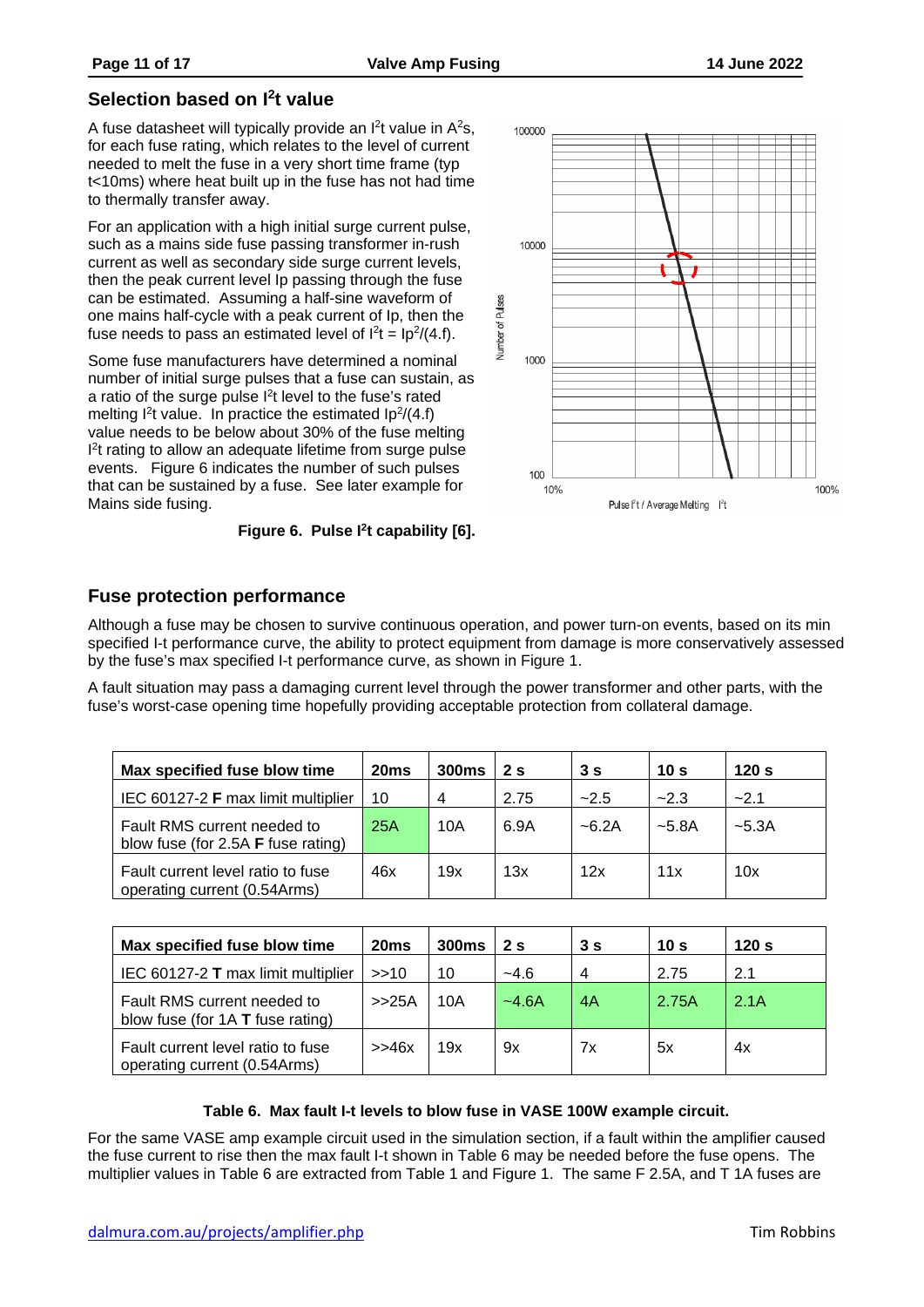assumed, from which the fault current levels are calculated for each of the time durations. Then as an indicator of how large that fault current is, the last row in each table shows the ratio of the worst-case fault current needed to blow the fuse, for each of the time durations. Note that although the F 2.5A fuse shows the same max fault current needed to blow the fuse in 300ms to the T 1A fuse, the T 1A fuse provides a much better performance at more moderate fault current levels (ie. fault levels less than 19x the highest expected operating current) as would be typical for many amp type faults. Even with a T 1A fuse, a significantly large fault current may need to flow for quite some time before the fuse blows – although actual times should be less as the results in [Table 6](#page-10-3) are considered worst-case.

Given the wide tolerance of fuse operation, it is important to make every effort to avoid the need for a fuse by fitting any other practical form of protection that could minimise the chance of faults occurring.

As well as the power transformer's effective winding resistance, a fault current path may include substantial resistance from commonly used parts such as a valve diode, choke, output transformer primary winding, and output stage valve, which would restrict the current level passing through any fuse protection. If the max fault current level achievable (the prospective current) ends up being too low, then a fuse may not be capable of always blowing. Some examples of valve amp fault situations are described below, and how the likely level of fault current to flow through a fuse can be assessed by PSUD2 by estimating a load resistance that is equivalent to the fault circuit path total resistance :

• Output stage anode to heater short

This fault could be due to pin 2 to 3 flashover on a valve socket.

The fault current path is through the resistance of the output transformer primary winding (half-winding for PP), and then to ground through the heater circuit:

- o a heater CT connected to ground introduces negligible added resistance;
- $\circ$  a heater connected to ground via a humdinger has the two humdinger arms in parallel (eg. perhaps 25-50Ω of added series resistance);
- $\circ$  a heater connected to an elevated supply can have a high resistance to ground if a resistive divider is used, or could be via the output stage cathode resistor if that DC voltage level is used.

The prospective fault current level depends on power transformer effective resistance, the type of diode used, the OT primary winding resistance, and any series part used like a choke or humdinger.

• Output stage loss of bias

This fault could occur to one or all output stage valves depending on the origin of the fault. The bias supply itself could fail (eg. a bias adjustment pot wiper becomes open), or a valve could become gassy, or a coupling cap could become leaky.

The fault current path is through the resistance of the output transformer primary winding, and through the saturation resistance of the valve. Parallel fault current paths may exist through both output transformer primary half-windings, and parallel output stage valves.

- $\circ$  As an example, a worst-case EL34 saturation resistance would be estimated from the plate data curve for  $Va=0$  in the region from  $QV$  up to the knee of the pentode curve (eg.  $\sim$ 20V/150mA = 130 $\Omega$  initially for high screen voltage). If the power supply is stiff enough, the pentode would operate above the knee in the 'constant current' region, and so its effective resistance will increase and will depend on the screen voltage which would likely sag during a fault event (eg. ~250V/280mA =  $900Ω$  for 250V screen voltage).
- o The likely fault currents in the VASE 100W amp example were identified in the earlier section on verifying PSUD2 results, where each KT88 would operate well above the anode characteristic V-I knee as the power supply is very stiff.
- o The likely fault current in the 5W amp example was identified in the earlier section on verifying PSUD2 results, where the 6V6 would operate near its max rated anode+screen dissipation limit operation point, but the secondary side CT fuse would likely not blow due to the substantial series resistance in that fault current path.
- Diode failure

A short-circuited diode (anode to cathode) is not a common fault. A valve diode requires bridging of internal structures, or more commonly arcing to occur between anode to cathode or anode to anode,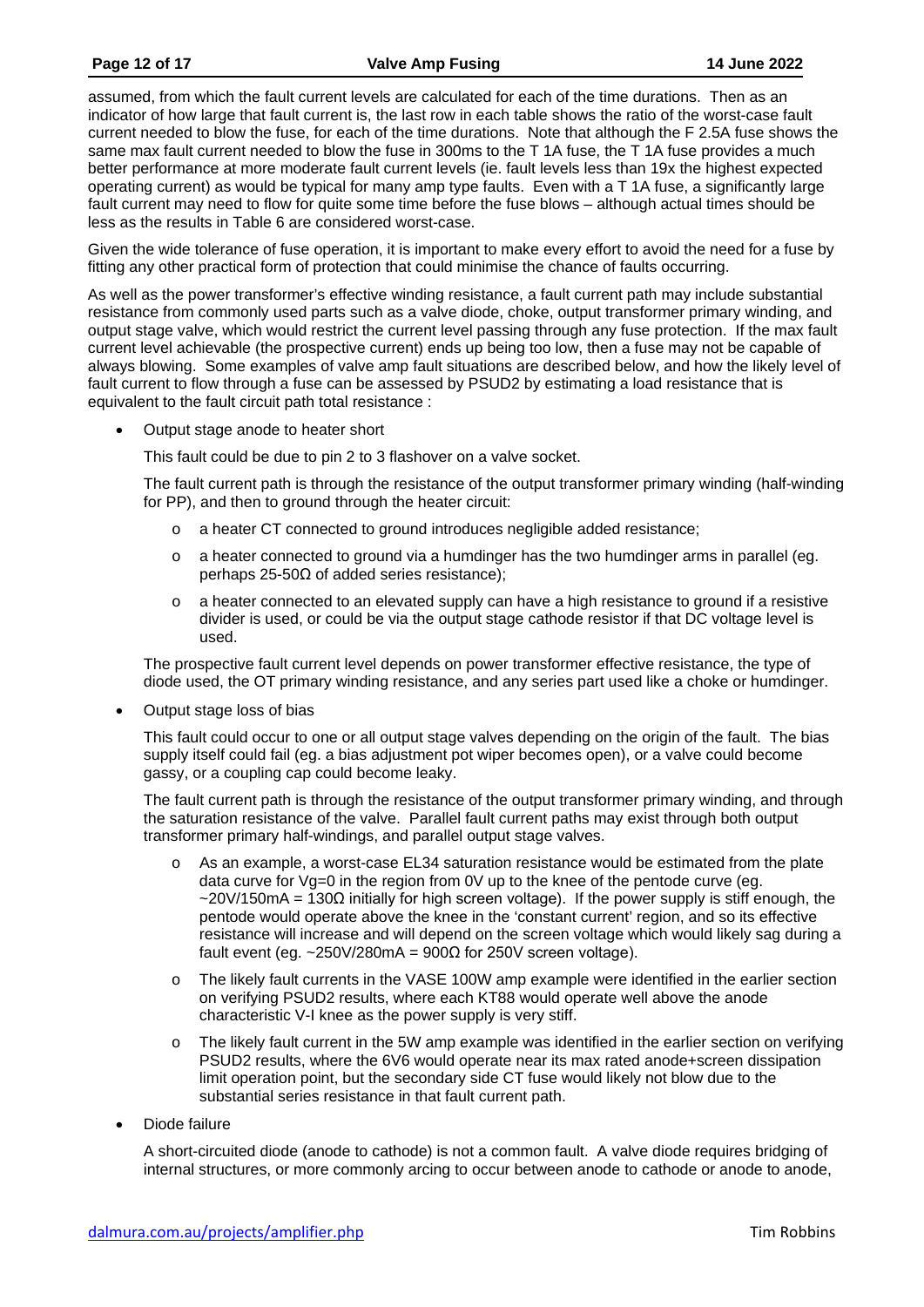and an ss diode is likely to end up an open-circuit due to fault thermal stress.

If one diode in a valve shorts or arcs, then the valve diode on-resistance and saturation characteristic of the working diode (assuming the faulty diode has a continuous anode-cathode conduction path) would load the secondary winding directly for alternate mains half cycles. The rms fault current would approach 50% of the diode saturation current level.

A short-circuited diode (cathode to heater) is only a concern for an indirectly heated cathode, where the heater is also used by other valves. In that case, diode on-resistance and saturation characteristic would load the secondary winding directly for every mains half cycle.

A diode like the 6V4 has a short duration peak current rating of 900mA, and a continuous rating of 90mA. The 900mA level would be similar to the saturation level forced by a fault. The rms fault current would approach the saturation current level.

**Distribution faults** 

The relatively high resistance of dropper resistors used in power supply distribution would mean a fault on a distribution supply would not cause the power transformer secondary side fuse to open. The likely outcome is that the dropper resistor(s) would overheat and fail open-circuit.

# <span id="page-12-0"></span>**Using an NTC thermistor to reduce peak current**

An NTC thermistor can be included in the power transformer primary circuit, or a secondary side circuit, so as to reduce the peak current level during power turn-on. The NTC can be simulated by increasing the primary or secondary resistance in the transformer by the cold resistance of the NTC device. Simulation based on the cold thermistor resistance is only valid for a short period of time after turn-on, as the resistance will change rapidly. In addition, an NTC can take many seconds/minutes to cool after power is turned off, so caution is required in assessing a suitable fuse rating. Similarly the hot NTC resistance should be included in simulations if it is significant compared to other resistance parameters.

The following discussion assumes the thermistor is placed on the HT secondary winding (eg. between diode cathodes and filter capacitor; or in series with CT fuse), as that simplifies the assessment (the thermistor only experiences the HT current, whereas a thermistor on the AC primary experiences other current related influences – see next section). For PSUD2, the thermistor cold resistance can be added to the transformer resistance, or the capacitor input filter changed to an RC filter stage where the R is the added thermistor.

A thermistor datasheet indicates a maximum filter capacitance (C) level when the capacitance is directly after a mains side rectifier with a mains voltage (VAC), which identifies a level of energy throughput =  $\frac{1}{2}C(\sqrt{2}.\text{VAC})^2$ at turn-on that would not damage the thermistor. A valve amp places the filter capacitance on the secondary side of a transformer, and so the  $\frac{1}{2}CV^2$  throughput relates to the amplifier secondary side AC voltage and filter capacitance. An amplifier with a higher secondary AC voltage, or more filter capacitance, requires the thermistor to throughput more energy, and so a physically larger thermistor may be needed.

A thermistor datasheet indicates the maximum continuous current rating, which needs to be adjusted for ambient temperature range. A valve amp can be a hot environment without air flow under the chassis, and easily place a thermistor in a ~60°C ambient, where the thermistor current rating would be derated by about 10%. The application must also maintain a continuous current through the NTC of at least 30% of max rating, in order for the NTC to retain its low hot-resistance level.

The cold resistance rating is typically for 25<sup>o</sup>C, and has a wide tolerance (eg.  $\pm$ 25%).

A thermistor time-constant rating indicates how long it takes for the thermistor resistance to increase itself back to a higher value after power is turned off. A valve amp could be turned off and then on again after just a few seconds by accident. The main filter capacitor can easily discharge to almost zero volts in that time, which may cause the fuse to see a higher than normal current at turn-on, as the thermistor resistance has not had sufficient time to recover to a higher level.

For the example simulation circuit used previously, the transformer 10 $\Omega$  effective resistance was increased to 50Ω to represent the inclusion of a CL-80 NTC thermistor [\[2\].](#page-16-4) The ½CV2 energy throughput is 0.5 x 940u x (√2.180)2 = 30J, and the thermistor has a 72J capability. That thermistor has a relatively long time-constant of 100 seconds and handles at least 2A continuous.

[Table 7](#page-13-3) indicates that the fuse rating could be almost halved when that NTC thermistor is used.

If a fault occurs in the amp, the thermistor has only a minor influence on the prospective fault current level as long as the fault current does not damage the NTC. However, the lower fuse rating (allowed by using an NTC) has a major effect on the worst-case clearing time. For example, a 1A IEC 60127-2 T fuse would clear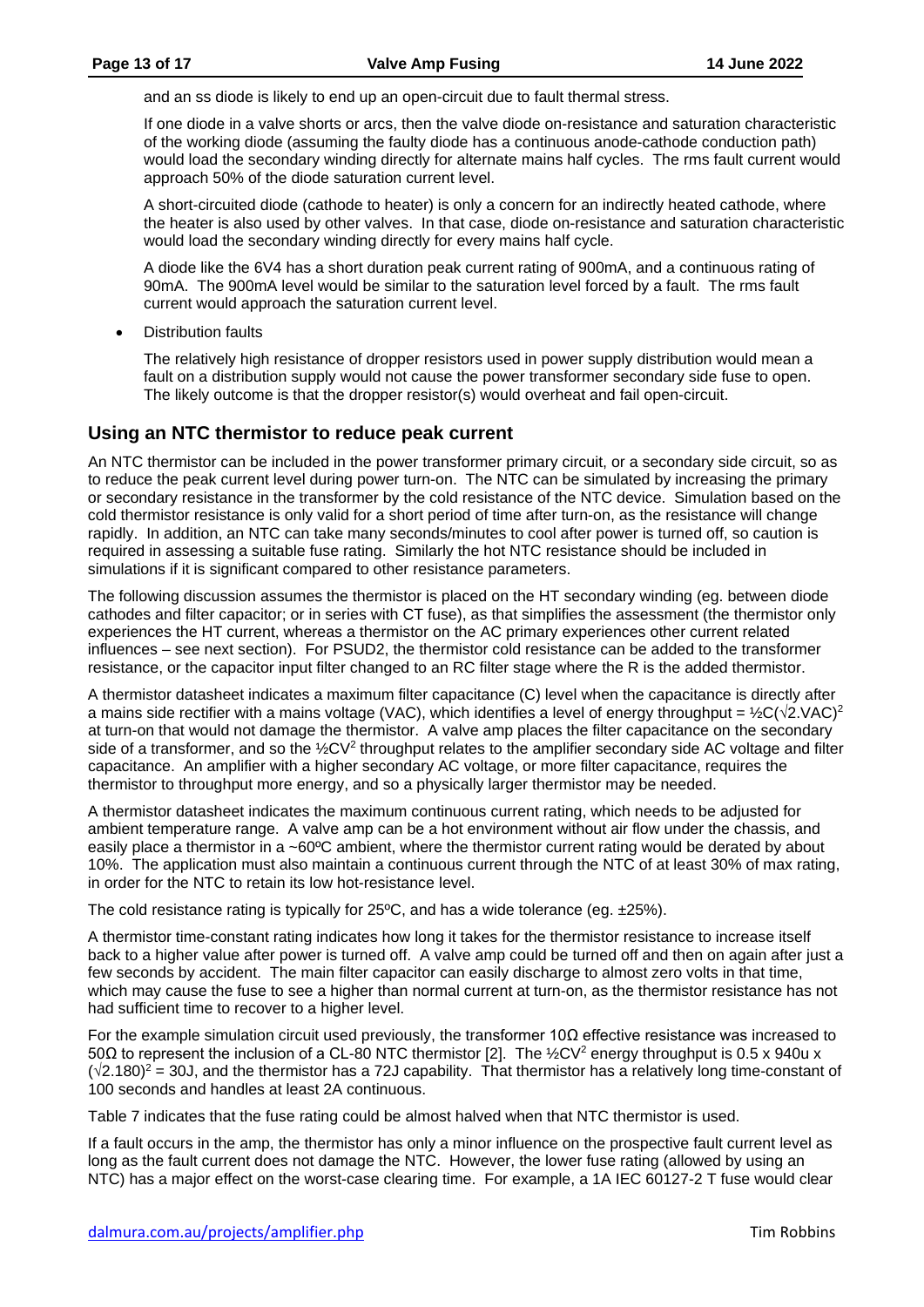within 10 secs for a 2.7A fault current, compared to only 1.5 sec max needed for a 0.5A fuse.

| <b>NTC temperature</b>                 | Cold             | Hot              |              |                   |            |
|----------------------------------------|------------------|------------------|--------------|-------------------|------------|
| Simulate period in PSUD2               | 20 <sub>ms</sub> | 40 <sub>ms</sub> | <b>100ms</b> | 500 <sub>ms</sub> | continuous |
| Simulated RMS current                  | 3.1A             | 2.7A             | 2.1A         | 1.0A              | 0.54A      |
| Multiplier (based on 1A fuse rating)   | 3.1              | 2.7              | 2.1          |                   | 0.21       |
| IEC 60127-2 F min limit multiplier     | 3.4              | 3                | 2.5          | 2.1               |            |
| Multiplier (based on 0.5A fuse rating) | 6.2              | 5.4              | 4.2          | 2.0               |            |
| IEC 60127-2 F min limit multiplier     | 10               | $-7$             | $-4.6$       | $-2.9$            |            |

### **Table 7. Simulation results with added cold NTC resistance.**

# <span id="page-13-3"></span><span id="page-13-0"></span>**Mains side fusing and NTC thermistor**

#### <span id="page-13-1"></span>**Mains side continuous current**

The AC mains side fuse should have a continuous rating that is consistent with the nominal max current drawn by the primary winding. A simple cheap mains AC power monitor can be used to measure the mains AC operating current of an amplifier, although there is likely to be some measurement error from cheaper type meters as the current waveform may have quite a high crest factor due to a rectified power supply.

The fuse current rating should have margin above any measured current level to cover expected variations in:

- mains voltage
	- o higher voltage will increase transformer magnetising current.
	- o higher secondary voltages may increase power consumption of some circuits, especially the output stage and heater current.
- output stage bias setting and operational use under overload conditions
	- $\circ$  valve output stage bias may be manually set to a higher level in the future.
	- o output stage operation in class AB1 can increase power consumption above idle level.
- part variations
	- o valve heater current can vary.

The fuse current rating will typically include some additional margin due to the available steps in fuse current ratings (eg. 200mA, 250mA, 315mA, 400mA), and the need to stay within the time-delay T fuse multiplier constraints (see next section).

And note that the continuous current rating of a UL fuse must be derated by another 20% as described at the start of the article, whereas an IEC fuse can be operated at its rated current if needed.

The transformer VA rating indicates the maximum rated continuous output current for a given output voltage across a resistive load. With maximum rated VA being transferred, losses within the transformer mean that mains current will be a bit higher than the current calculated from VA rating and mains voltage.

In an amplifier, the poor utilisation of the secondary due to the rectified current pulse waveform means that transformer VA rating is at least 23% more than the required output DC power. When power losses from the transformer and rectifier diodes are included with the poor utilisation factor, the mains current is likely to be at least 50% more than the output DC power divided by mains voltage.

#### <span id="page-13-2"></span>**Mains side in-rush characteristic**

A time-delay T fuse for the AC mains side of a transformer input power supply is typically required due to:

- $\triangleright$  power transformer in-rush current;
- $\triangleright$  the high and long peak current-time response of cold valve heaters;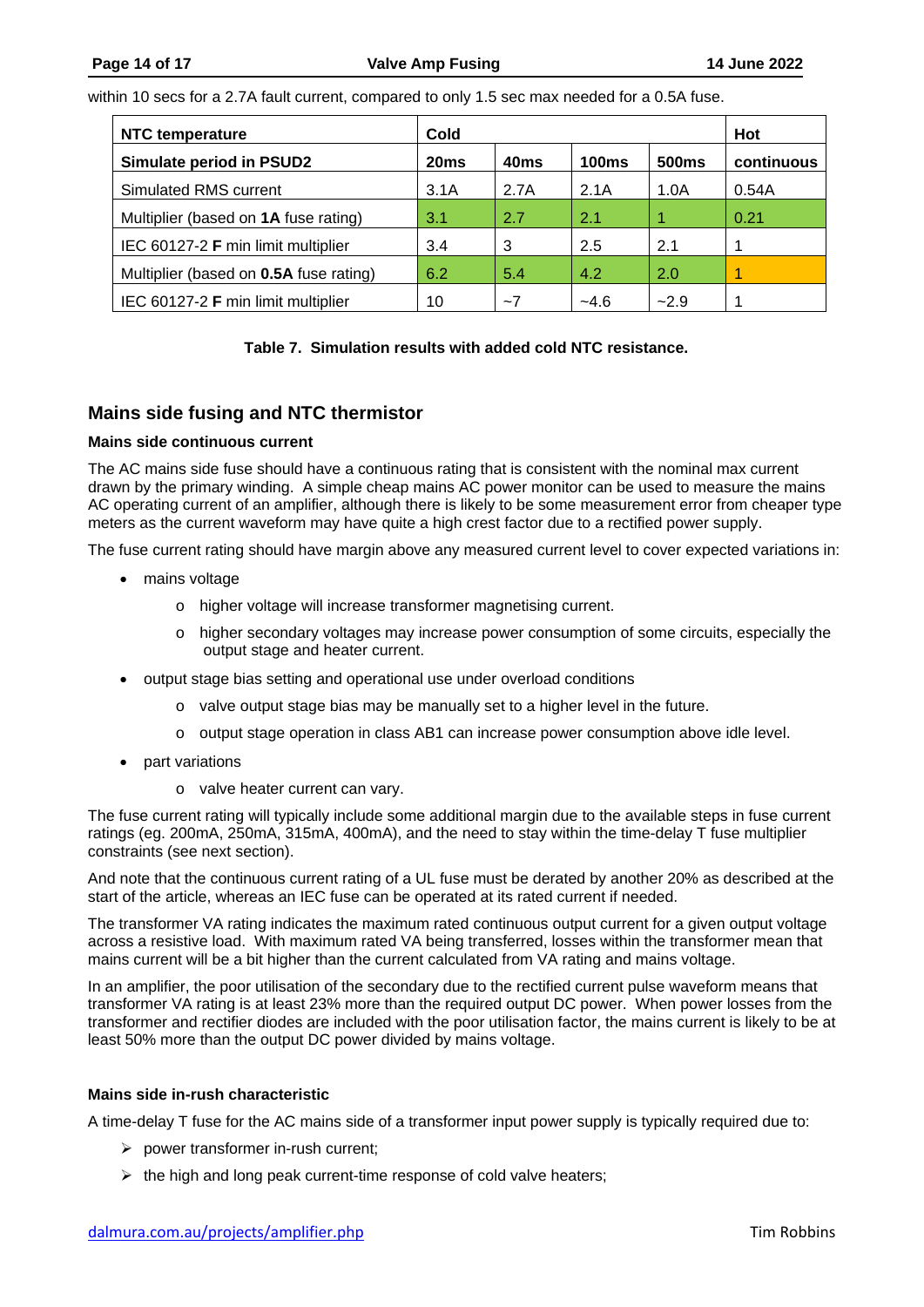$\triangleright$  the charging characteristic of the B+ supply capacitors if ss diode rectification is used.

As an approximate design process, the initial peak current seen by a primary side fuse from each in-rush contributor can be estimated. For example, for the VASE 100W amplifier simulated earlier:

- transformer in-rush current can be estimated at 10x the rated VA current. Eg. a 160VA 230V transformer has an inrush estimate of 10 x 160VA / 230V = 7 Apk. A toroidal transformer is likely to exhibit a higher in-rush current compared to the common E-I core transformer.
- heater in-rush can be estimated at 5x the reflected heater current. Eq. a 6.3V 5Arms heater requirement is reflected to a 230VAC primary as  $(6.3V / 230V)$  \*5A \* $\sqrt{2}$  \*5 = 1 Apk.
- DC B+ supply in-rush current was simulated by the circuit in Figure 4 at 14.5Apk on a 180V secondary. The 14.5 Apk is reflected to a 230VAC primary as (180V / 230V) \*14.5 = 11 Apk.

The sum of those peak currents through the primary side fuse is then about 7+1+11 = 19Apk. The B+ fuse for 11Apk was determined previously to need an IEC T 1A fuse, so 19Apk is likely to need 19/11 = 1.7A, so an IEC T 1.6A primary fuse would be a reasonable estimate. For a Schurter IEC60127 T 1.6A 5x20 fuse the  $I^{2}t =$ 10.5A<sup>2</sup>s. The expected in-rush  $I<sup>2</sup>$ t experienced by the fuse is 19<sup>2</sup>/(4x50Hz) = 1.7A<sup>2</sup>s, which is about 16% of the fuse I<sup>2</sup>t rating. Even if transformer in-rush caused double the estimated peak current level, the initial I<sup>2</sup>t would be about 30% of the fuse I<sup>2</sup>t rating, which is still acceptable.

### <span id="page-14-0"></span>**NTC thermistor design**

In order to select a suitable primary side NTC thermistor, this general technique used for in-rush can be used to estimate the effective in-rush energy throughput of each of the current in-rush contributors. For example, for the VASE 100W amplifier simulated earlier:

- DC B+ supply charging energy was estimated at 30J. Eg. 0.5 x 940u x  $(\sqrt{2.180})^2$  = 30J.
- transformer in-rush can be estimated by lpk comparison. Eg.  $30J \times 7/11 = 20J$ .
- heater in-rush can be estimated by lpk comparison. Eq. 30J  $\times$  1/11 = 2J.

The sum of in-rush energy contributions at the power transformer primary is then about  $30+20+2 = 52J$ , which can be used to identify a suitably rated NTC thermistor.

Also note that the continuous NTC current should not be less than about 30% of the max NTC current rating, and that should be confirmed by measurement of primary winding current during idle operation.

# <span id="page-14-1"></span>**Heater supply fusing**

A valve heater causes a high initial current to flow, with a peak of about 4-10 times the rated heater current [8], depending on the power transformer heater winding capability and the cold resistance of the heater. The response in Figure 7 [1] is for tubes used in main-frame computers circa 1957.

Within a valve, it's almost impossible for a short circuit heater fault to occur, so the risk of shorting a heater supply, and hence damaging the power transformer is essentially related to the risk of faults external to the valves.

Vintage equipment often connected one end of the heater supply to chassis, making it relatively easy to short-circuit the heater supply from a single fault (ie. loose wire or bent terminal). A grounded heater CT was and is very common, so fusing of both heater supply 'legs' would be needed to insure against accidental grounding of a heater wire.

Using a heater supply humdinger (either with fixed resistors or with a pot), or DC elevating the heater from a resistive divider, provides fault tolerance from shorting a heater wire to chassis. **Figure 7. Heater current response.**



The likely fault scenario in an amplifier would be heater distribution wiring where adjacent socket pins 4 and 5 (eg. on an EF86 or 12V powered 12A\*7) shorted. Octal sockets where the heater is on pins 2 and 7, or noval sockets where the heater is between pins 4-5 and 9, are inherently less prone to heater short circuits when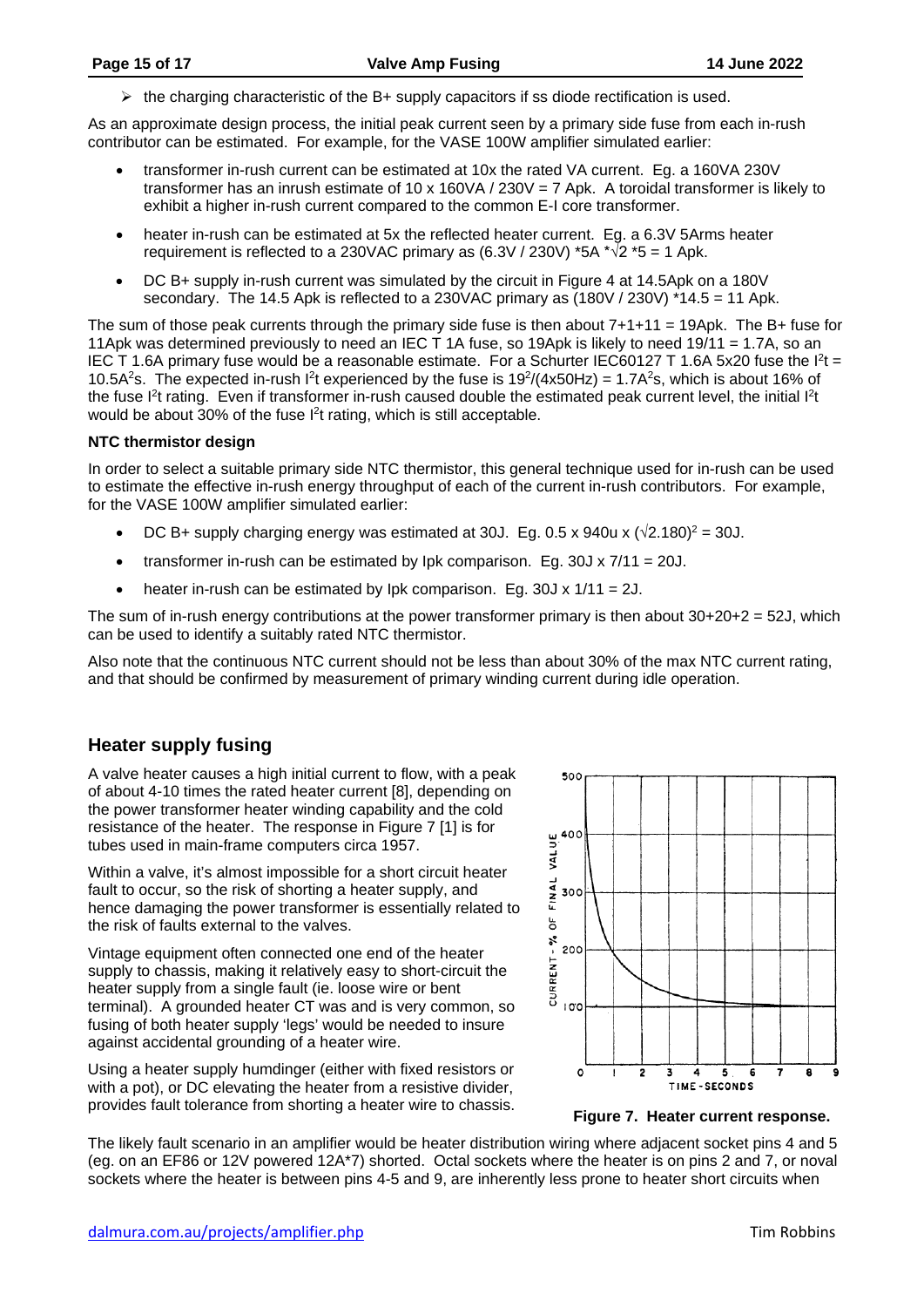care is taken with wiring.

Other heater related failures do not benefit from fusing. A filament open-circuit has no impact on the heater supply and is not common [1]. A heater to cathode short circuit either has no impact, or causes a local low level of over-current (eg. in cathode biased stage), or in the special case of an indirectly heated power supply diode should cause a HT fuse to break.

A time-delay T type IEC 60127-3 fuse with a rating one step above the nominal heater current rating should cope with power on current surge, even when mains voltage is high, and then should cope with continuous heater current (appreciating that heater current will have some tolerance). For example, a 2A heater supply with 2A loading of heaters, and a 2.5A IEC T fuse, would need heater current to reduce below 10A after 150ms, or 5.5A after 0.6 sec for the fuse not to possibly blow.

A UL284 slo-blow fuse of the same rating may also be acceptable as 2A is 80% of the fuse rating.

Automotive blade fuses are another option, due to the low heater voltage. For SAE J2077 or ISO 8820-3 compliant fuses (ie. from the main fuse manufacturers), time-current specifications are shown in Table 8, although many datasheets will show some variation for particular fuse models. These performance ranges indicate the likelihood that even a fuse with a rating 2-3x the heater supply rating could fail from in-rush, and so would not be recommended in comparison to a miniature cartridge T type fuse.

| <b>Rating</b><br>multiplier | l.1x     | 1.35x         | 1.6x             | 2x         | 3.5x           | 6x             |
|-----------------------------|----------|---------------|------------------|------------|----------------|----------------|
| Mini blade                  | 100 hr - | 750ms - 10min | $250$ ms $-50$ s | 150ms - 5s | $40ms - 500ms$ | $20ms - 100ms$ |

#### **Table 8. SAE J2077 compliant fuse performance levels.**

Another option is a suitable PTC power thermistor, especially where a high mains voltage or other influence operates the heater at more than +10% of voltage rating – the PTC would likely drop about 0.6V during normal operation, and transition to a high resistance for any continuous over-current fault, and hence act as a resettable fuse. PTC device performance is influenced by ambient temperature, and may take some seconds to increase its dynamic resistance during a fault, and does not completely disconnect current flow.

### <span id="page-15-0"></span>**DC supply fusing**

DC supply fusing is preferably avoided in valve amps as suitable high voltage DC rated fuses are not common and have a limited range of current ratings. A fuse in the B+ feed to an output transformer primary winding should at least use a flyback diode to avoid overvoltage damage to the primary (from  $v = L \cdot \text{di/dt}$ ). A fuse opening the anode supply, but not the screen supply as well, can damage output stage valve screens.

# <span id="page-15-1"></span>**Cathode circuit fusing**

Push pull output stage amplifiers split the B+ supply current in to two paths through the output transformer primary winding. In a quad of output valves, the B+ supply current is finally split in to four cathode current paths. Separate fusing of each valve's cathode should assist discrimination in isolating a faulty valve circuit, rather than hoping and waiting for the power transformer secondary side fuse to open, and hence risking damage to both the power and output transformers. See output transformer protection article.

Valves in a quad or sextet configuration may not share rms current equally during normal operation, so adding some margin (eg. +20%) to a cathode fuse rating is appropriate. For a quad, the cathode fuse current rating would then be at least 1.2x25% = 30% of a B+ CT fuse rating.

A quick acting F fuse would be most appropriate in a cathode circuit, as the fuse is not subject to turn-on stress in this location. If the prospective fault current through the cathode/fuse was 2.5x the fuse rating, then a quick-acting F fuse should operate in under 10 secs, and likely in about 1 sec. In contrast, a PT secondary CT fuse would likely not blow.

A parallel high voltage Zener diode across a cathode fuse can be used to limit cathode voltage rise if the fuse opens due to say a loss of bias. The aim is to keep the cathode-to-heater voltage within about 150V to avoid damage to the valve. If a 150V 5W Zener diode (eg. 1N5383B) clamped the cathode to +150V, and the grid was faulting to 0V, then the valve would be in deep cut-off, and the Zener diode would dissipate little power.